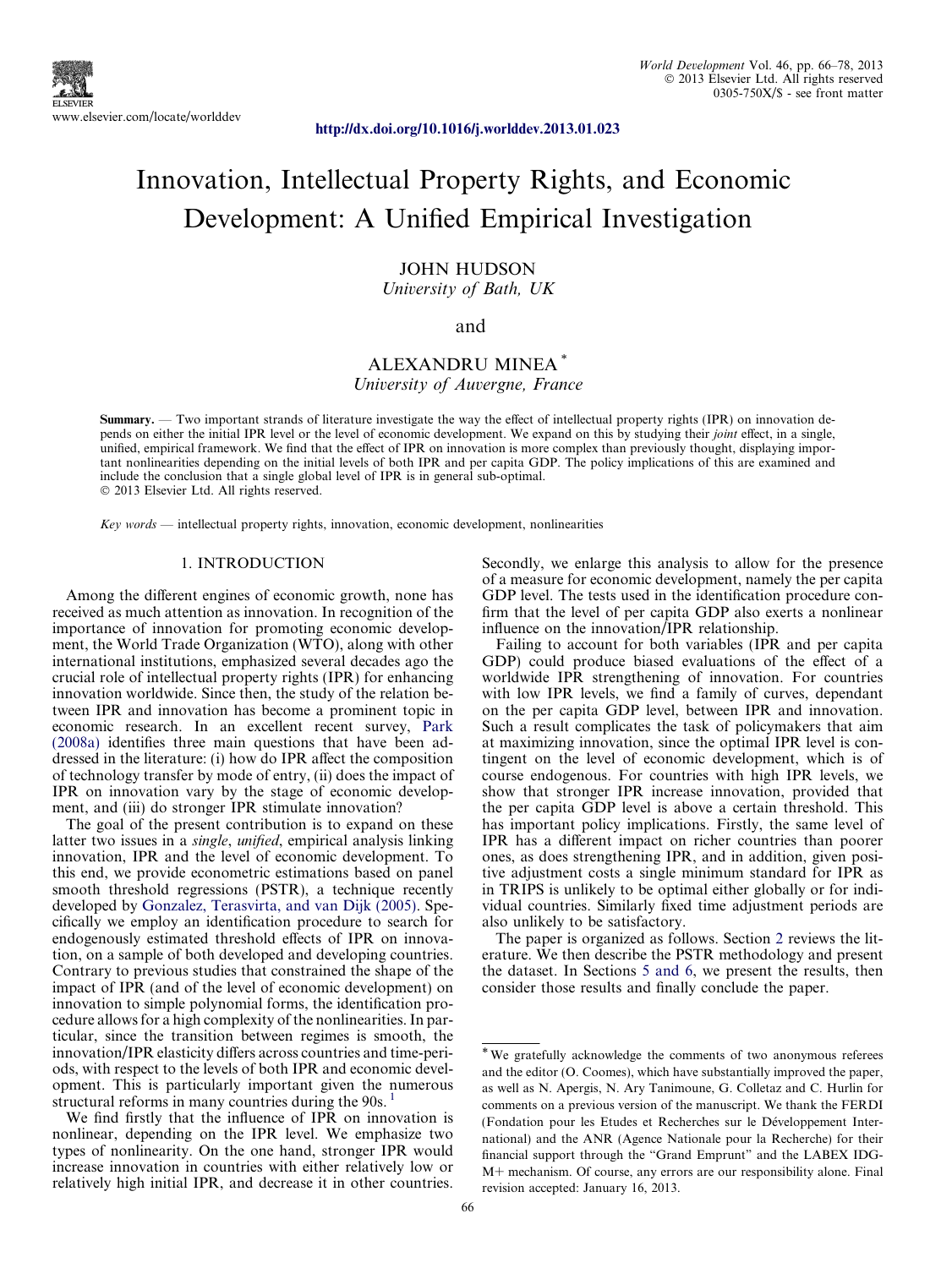#### 2. THE LITERATURE

Early influential theoretical contributions in the "optimal patent literature" ([Cadot & Lippman, 1995; Horowitz &](#page--1-0) [Lai, 1996; O'Donoghue & Zweimuller, 2004; Scotchmer &](#page--1-0) [Green, 1990](#page--1-0)) find the existence of an inverted-U curve between the level of IPR and innovation, a result supported by more recent theoretical analysis (see, among others, [Furukawa,](#page--1-0) [2007, 2010; Futagami & Iwaisako, 2007; Horii & Iwaisako,](#page--1-0) [2007](#page--1-0)). <sup>2</sup> Thus, the optimal, innovation-maximizing, IPR level should solve a trade-off between the positive (a higher ability to appropriate R&D investment-based profits, larger markups that are an incentive for further innovation, etc.) and negative (reduced competition from the higher blocking of rival entry, higher transaction costs for licensing, etc.) effects of tighter IPR. Based on these results, an important empirical literature has investigated the existence of an inverted-U curve between IPR and innovation. [Kanwar and Evenson \(2003\)](#page--1-0) show not only that tighter IPR always enhance innovation (as in [Schnei](#page--1-0)[der, 2005; Varsakelis, 2001](#page--1-0)), but also that the increase in innovation is amplified as the level of IPR increases, a result confirmed by [Kanwar \(2007\).](#page--1-0) [Allred and Park \(2007\)](#page--1-0) add to the complexity of the nonlinear relation between IPR and innovation by emphasizing a U-shaped curve. Hence, there is some disagreement on the nature, if any, of the relationship. $<sup>3</sup>$ </sup>

We turn now to the second point, namely the possible influence of the level of economic development on the relationship between IPR and innovation. Compared to the optimal patent literature, this point has generated even more controversy, especially since the adoption of the TRIPS agreement in the mid 90's, which has been criticized for favoring developed over developing countries, by implementing stronger IPR worldwide. The potential conflicting effects of tighter IPR for the industrialized ("North"), compared to developing ("South") countries, go back at least to a strand of several influential theoretical papers from the beginning of the 1990's (see, [Chin &](#page--1-0) [Grossman, 1991; Deardorff, 1992; Diwan & Rodrik, 1991;](#page--1-0) [Helpman, 1993\)](#page--1-0).<sup>4</sup> For example, [Chin and Grossman \(1991\)](#page--1-0) show that, while industrialized countries benefit from rising IPR, developing countries may find themselves penalized, especially since higher IPR may result in higher monopoly prices and lower welfare. Consequently, they conclude that a worldwide IPR tightening should go along with some compensation mechanism, in the form of a transfer from North to South countries. Similar conclusions are reached by the above-mentioned papers,<sup>5</sup> although the underlying mechanisms delimitating "good" versus "bad" effects of tighter IPR in developing countries may be different, and depend on: the imitation cost of innovations by the South countries for [Dear](#page--1-0)[dorff \(1991\) or Glass and Saggi \(2002\),](#page--1-0) trade (linked to FDI) and absorption capacities (particularly regarding the existence of a sufficient stock of human capital) for [Maskus and Penubarti](#page--1-0) [\(1995\), Lai \(1998\) and Grossman and Lai \(2004\),](#page--1-0) or a Chamberlain-based horizontal differentiation in the variety of products<br>for Diwan and Rodrik (1991) and Lai and Oiu (2003)  $^6$ for [Diwan and Rodrik \(1991\) and Lai and Qiu \(2003\).](#page--1-0)

The empirical attempts to estimate the effect of the level of economic development on the relation between IPR and innovation can be classified into roughly three categories. First, several studies estimate the innovation/IPR elasticity in groups of countries defined using an ex-ante classification. [Schneider \(2005\)](#page--1-0) shows that IPR have a positive effect on innovation in developed countries and a negative effect in developing countries. This result was partially questioned by [Allred and Park \(2007\)](#page--1-0) who fail to find any significant effect for developing countries, but a U-shaped curve in developed

countries. However, these papers can be criticized (a) for using an ex-ante distinction between developing and developed countries, and (b) for not allowing a direct role of the level of economic development on the innovation/IPR elasticity. <sup>7</sup> A second group of papers deals precisely with the first of these problems. [Ginarte and Park \(1997\) and Park and Ginarte](#page--1-0) [\(1997\)](#page--1-0) highlight different effects of IPR on innovation for countries below and respectively above the median value of the GDP level. However, there are no tests that discuss the robustness of this exogenously determined threshold,  $\delta$  and the innovation/IPR elasticity is constant within groups (no explicit influence of the level of economic development).

Finally, several papers aim at illustrating a direct effect of the level of economic development on the link between IPR and innovation (the critique (b) above). Among them, [Chen](#page--1-0) [and Puttitanun \(2005\)](#page--1-0) outline a nonlinear dependence of the innovation/IPR relation on the GDP level, within a sample of developing countries. However, the authors use a simple first-order polynomial interaction term (between IPR and the GDP level) to account for the nonlinear influence of GDP, which suffers from the usual limitations (for example, an ex-ante specification of the shape of the relation, no tests for higher-order polynomials,  $\partial$  *etc.*), and their analysis focuses exclusively on developing countries.

#### 3. METHODOLOGY

The Panel Smooth Threshold Regression (PSTR) model, recently developed by [Gonzalez](#page--1-0) et al. (2005), can be seen as an upgrading of two existing techniques. Firstly, a generalization to panel data of thresholds with smooth transition used in time series [\(Chan & Tong, 1986](#page--1-0)). Secondly, a generalization to smooth transitions of panel threshold models (PTR) with brutal transitions. In the following, we present the PSTR method from the latter perspective. PTR models were introduced by [Hansen \(1999\)](#page--1-0), as a tool to estimate threshold effects on panel data. Assuming a panel model with  $i = \overline{1, N}$  countries and  $t = \overline{1, T}$  years, the simplest PTR model with one threshold is

$$
\begin{cases}\nINNOV_{it} = \alpha_i + \beta_1 IPR_{it} + \beta_2 IPR_{it} \Gamma(Q_{it}; \overline{Q}) + \sum_{j=1}^J \phi^j Z_{it}^j + \varepsilon_{it} \\
\Gamma(.) = \begin{cases}\n0, & \text{if } Q_{it} < \overline{Q} \\
1, & \text{if } Q_{it} \geq \overline{Q}\n\end{cases}\n\end{cases}
$$
\n(1)

where  $\alpha_i$  are country fixed effects,  $Z_{it}^{j}$  stands for additional explanatory variables and  $\varepsilon_{it}$  is an error term. The impact of IPR on innovation (INNOV) depends nonlinearly on the values of the transition variable Q with respect to the threshold  $\overline{Q}$ :  $dINNOV/dIPR = \beta_1$  if  $Q_{it} < \overline{Q}$  (regime 1) and  $dINNOV$  $dIPR = \beta_1 + \beta_2$  if  $Q_{it} \geq \overline{Q}$  (regime 2).

The PTR model suffers from two important shortcomings. Firstly, the presence of a brutal transition between regimes. This is rather problematic in general, and particularly for our analysis, since it would be hard to justify such large structural differences in the impact of IPR on innovation in countries with fairly close IPR or per capita GDP levels. Secondly, even in the presence of multiple thresholds, the PTR model still allows for only a limited number of regimes, which may be considered as unrealistic when one deals with panel data with (i) an important time dimension (in our analysis, 30 years), and (ii) potential heterogeneity among countries. The PSTR technique overcomes these problems.

We assume the following basic PSTR model